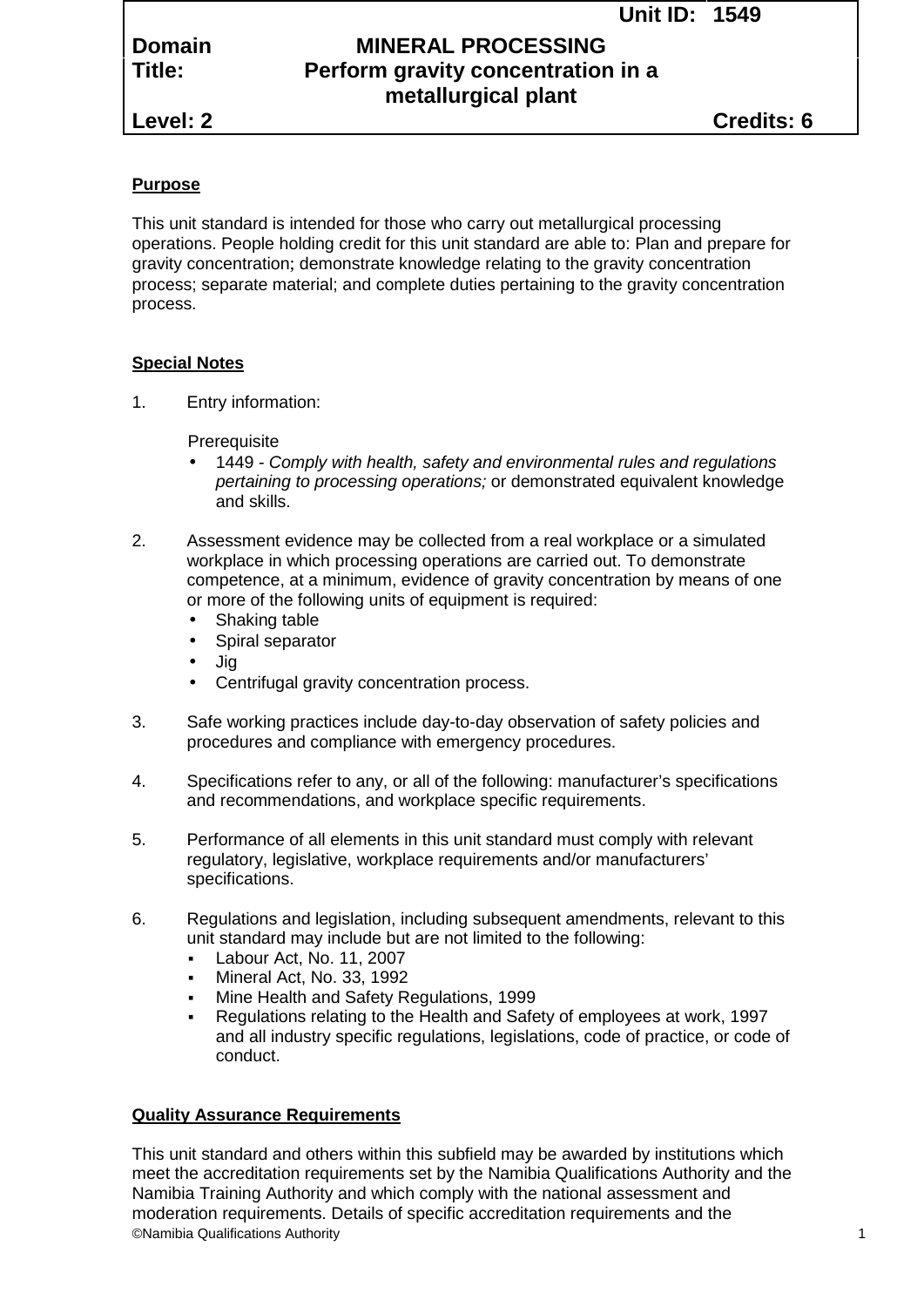national assessment arrangements are available from the Namibia Qualifications Authority and the Namibia Training Authority. All approved unit standards, qualifications and national assessment arrangements are available on the Namibia Training Authority website www.nta.com.na.

# **Elements and Performance Criteria**

## **Element 1: Plan and prepare for gravity concentration**

## **Performance Criteria**

- 1.1 Work instructions, including plans, specifications, quality requirements and operational details are obtained, explained, clarified and applied to the allocated task.
- 1.2 Safety and security requirements, including personal protective clothing and equipment are obtained from the site safety plan, workplace policies and procedures, explained, and applied to the allocated task.
- 1.3 Equipment, tools, fuel, lubricants, attachments and accessories selected to carry out tasks are checked for consistency with the requirements of the job, their usability and any faults rectified or reported prior to commencement of work.
- 1.4 Environmental protection requirements are identified from the project environmental management plan and applied to the allocated task.
- 1.5 Work area is inspected and prepared according to workplace procedures.

## **Element 2: Demonstrate knowledge relating to the gravity concentration process**

#### **Range**

Principal components include concentrator system components; instrumentation; auxiliary systems; safety devices; and interlock systems.

## **Performance Criteria**

- 2.1 The actions and conditions pertaining to a safe, healthy environment in the gravity concentration process are described.
- 2.2 The importance of the gravity concentration process is described in terms of achieving specified production requirements.
- 2.3 Hazards and associated risks are identified through relevant risk assessment procedures.
- 2.4 The principal components of the gravity concentration system are identified and their functions described in terms of design and operational requirements.
- 2.5 The communication requirements pertaining to the gravity concentration process are described.
- 2.6 Corrective actions, in case of sub-standard conditions and problems be encountered, are described.

## **Element 3: Separate material**